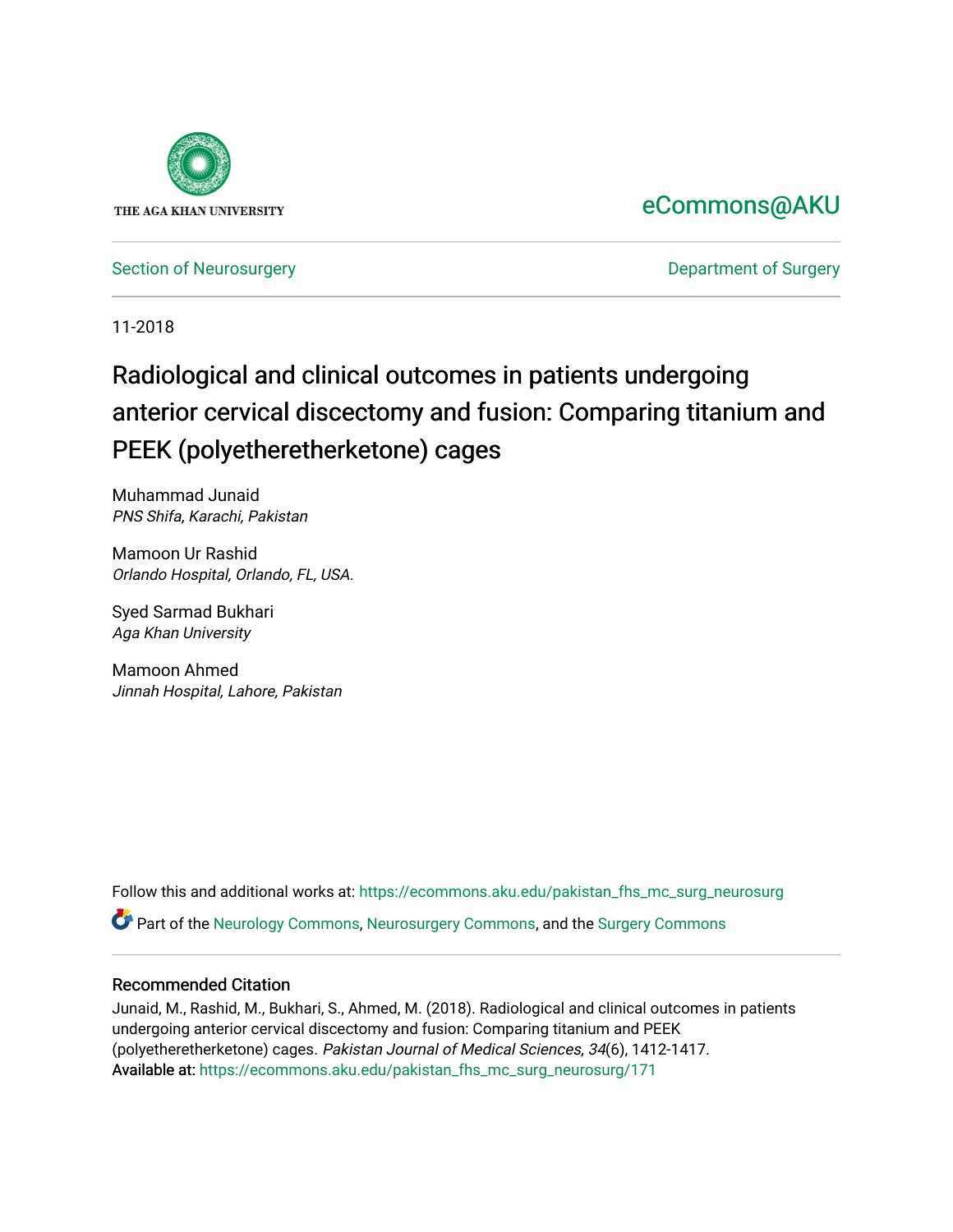*Original Article*

## Radiological and clinical outcomes in patients undergoing anterior cervical discectomy and fusion: Comparing titanium and PEEK (polyetheretherketone) cages

*Muhammad Junaid1 , Mamoon Ur Rashid2 , Syed Sarmad Bukhari3 , Mamoon Ahmed4*

#### **ABSTRACT**

*Objectives:* To study clinical and radiological outcomes in patients who had undergone the procedure of anterior cervical discectomy and fusion with titanium or PEEK (polyetheretherketone) cages for cervical disc prolapse.

*Methods:* This is a retrospective/non-randomized study which was conducted at the Combined Military Hospital Peshawar. Study interval was four years from 1st October, 2010 to 31st September, 2014. Total number of included patients were 149. All of the patients had undergone the procedure of anterior cervical discectomy and fusion with titanium or PEEK (polyetheretherketone) cages. All of the patients had plain MRI cervical spine done for diagnosis of anterior cervical disc prolapse.

*Results:* Most of the patients had stenosis at the C5 / C6 (PEEK cage group 63% and titanium cage group 47.6%) and C6 / C7 (PEEK cage group 15.38% and titanium cage group 19.04%) cervical level. Bi-level involvement was also seen. In the patients who complained of brachialgia, total resolution of symptoms was seen after the operation. Three (2.01%) of the patients in titanium cage group, who presented with axial neck pain, continued to complain of pain after the operation. Four (2.6%) of the patients in PEEK (polyetheretherketone) cage group and 2 (1.3%) in titanium cage group complained of pain at the donor site (iliac crest). Fusion rate was 100% with both titanium and PEEK (polyetheretherketone) cages at one year.

*Conclusion:* Results with titanium and PEEK (polyetheretherketone) cages are excellent. There was no significant difference in clinical and radiological outcome between two groups of patients ( $p > 0.05$ ). Fusion rate was 100% at one year with both cages.

**KEYWORDS:** Axial neck pain, Cervical discectomy, Titanium cage, PEEK cage.

#### **doi: https://doi.org/10.12669/pjms.346.15833**

#### *How to cite this:*

*Junaid M, Mamoon Ur Rashid, Bukhari SS, Ahmed M. Radiological and clinical outcomes in patients undergoing anterior cervical discectomy and fusion: Comparing titanium and PEEK (polyetheretherketone) cages. Pak J Med Sci. 2018;34(6):1412-1417. doi: https://doi.org/10.12669/pjms.346.15833*

This is an Open Access article distributed under the terms of the Creative Commons Attribution License (http://creativecommons.org/licenses/by/3.0), which permits unrestricted use, distribution, and reproduction in any medium, provided the original work is properly cited.

Correspondence:

|        | Dr. Mamoon Ahmed, MBBS.<br>House Officer,<br>Jinnah Hospital,<br>Lahore, Pakistan.<br>Res: 212-D, Awan Town,<br>Multan Road, Lahore. |                 |
|--------|--------------------------------------------------------------------------------------------------------------------------------------|-----------------|
|        | E-mail: mamoonmalick@gmail.com                                                                                                       |                 |
| $\ast$ | Received for Publication:                                                                                                            | June 7, 2018    |
| *      | 1 <sup>st</sup> Revision Received:                                                                                                   | June 9, 2018    |
| $\ast$ | 2 <sup>nd</sup> Revision Received:                                                                                                   | October 4, 2018 |
| ÷      | Final Revision Accepted:                                                                                                             | October 6, 2018 |

#### **INTRODUCTION**

Disc degeneration is one of the causes for intervertebral disc prolapse, for which both degenerative disc disease and aging are important.<sup>1</sup> Disc prolapse leads to compression of nerves and spinal cord due to which symptoms arise. Now there is also evidence of chemical inflammation<sup>2-5</sup> in the causation of symptoms.

Anterior cervical decompression and fusion is a procedure used for degenerative cervical diseases first reported in 1958. Most authors agree that discectomy should be combined with interbody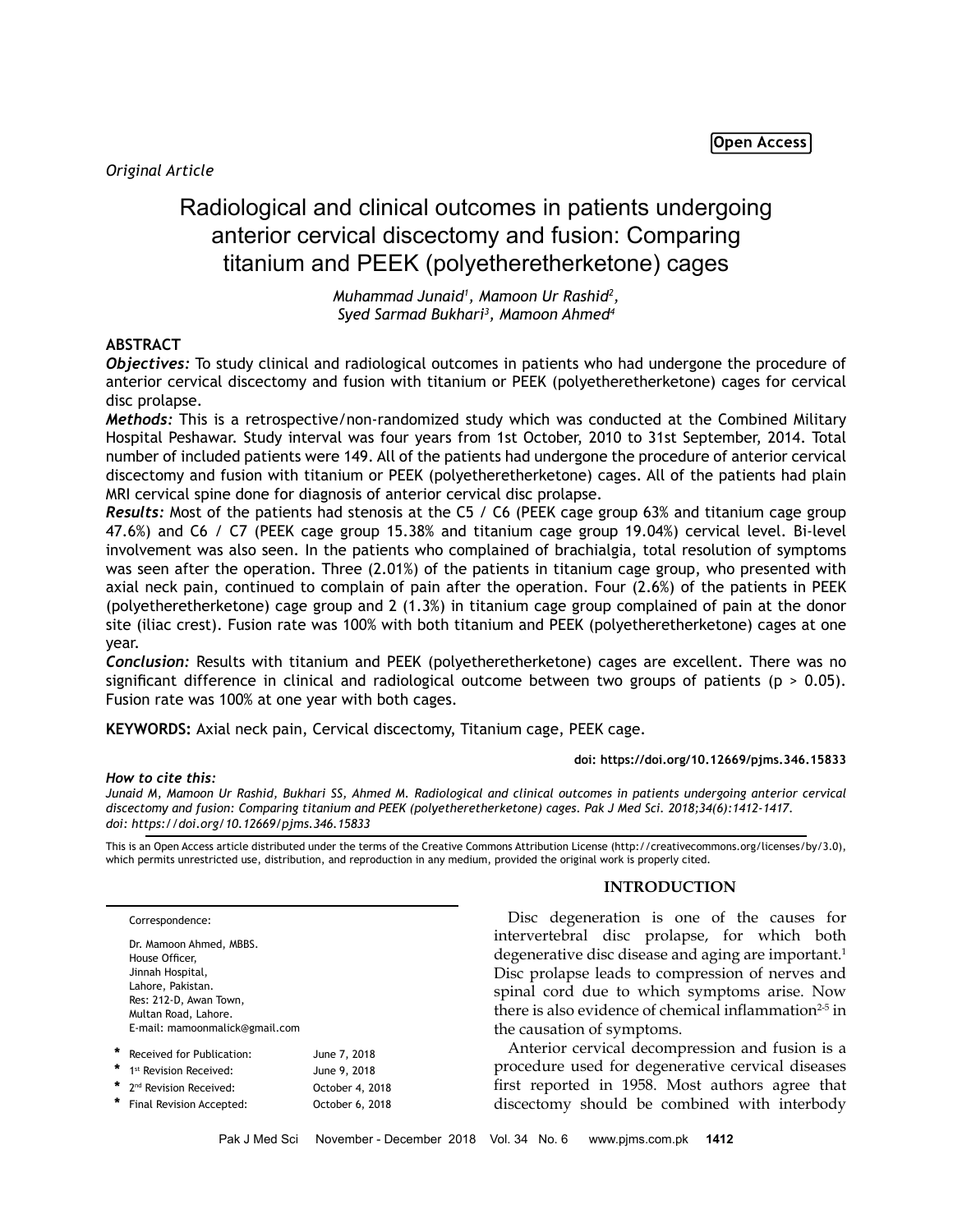fusion. The gold standard is a cancellous bone graft taken from the iliac crest.<sup>6</sup> The auto graft taken from the iliac bone is associated with most of the complications like postoperative pain, hematoma formation, longer hospital stays, infection, longer operative time. The complication rate might range from 9.4 to 50% with this procedure.<sup>7</sup>

Anterior cervical discectomy along with fusion is combined with anterior cervical plating for multilevel prolapses. However complications have also been reported with these procedures. The various complications which might develop during anterior cervical discectomy and fusion, includes cage breakage, plate migration, stress shielding, compression of tissues, spinal cord and nerves, which might require surgery.<sup>8</sup> Several type of cages have been developed and used for fusion in clinical practice.<sup>9</sup>

Peek and titanium cages are used in our setup. Studies showed promising results after the fusion with titanium cages. $10,11$  Some of the studies have shown the comparison of peek and titanium cages with respect to clinical and radiological outcome.<sup>12,13</sup> A couple of studies showed no significant difference between peek and titanium cages while some showed peek cages to be superior to titanium cages in maintaining interspace height and cervical fusion but regarding clinical outcomes results were comparable between two groups. We attempted to determine differences in outcomes between the two methods in our setup.

#### **METHODS**

This is a retrospective study which was conducted in Combined Military Hospital of Peshawar. Study duration was four years from  $1<sup>st</sup>$  October, 2010 to 31<sup>st</sup> September, 2014. Patients who presented, were investigated and operated were included. All of the patients with clinical and radiologic evidence of intervertebral disc prolapse who underwent surgery were included while the patients who had radiculopathy or myelopathy due to any other reason than cervical disc prolapse were excluded. These patients had also failed to improve significantly on conservative treatment with neuropathic pain medicines (pregabalin), analgesics (naproxen), muscle relaxants (baclofen), vitamins (B1, B6 and B12), soft neck collars and physiotherapy for 6 weeks. MRI was the investigation of choice. Total number of patients was 149 who belonged to various cities of Khyber Pukhtunkhwa.

The standard treatment of cervical disc prolapse surgery was done, which included discectomy including removal of posterior longitudinal ligament. For fusion PEEK and TITANIUM cages were used which were filled with cancellous graft from right iliac crest. PEEK stands for Polyetheretherketone, which is a colorless thermoplastic polymer which stimulates osteoblastic and inhibits osteoclastic activity. Titanium has a high strength, low density and is quite resistant to corrosion. It has no effect on osteoblastic and osteoclastic activity. Patients with osteopenia on cervical spine x-ray done were treated with Calcium supplements before surgery.

Previous research showed that there was no significant difference between the outcomes of procedure which used PEEK and titanium cages after cervical disc prolapsed surgery.<sup>14</sup> This fact was discussed with the patients and fully informed consent was obtained. Mostly, patients were from low socioeconomic class and preferred titanium cages as PEEK cages were expensive. On this basis, patients who were operated were divided in to 2 groups, PEEK cage group and Titanium cage group.

All the patients were followed for one year with cervical spine x-rays to assess fusion, cage migration, subsidence or breakage at two weeks, six weeks, six months and one year after surgery. The parameters noted on follow up were: pain, personal care, reading, headaches, concentration, driving, sleeping and recreation. Complications which were noted were included in the results.

Chi-square test was used to assess the surgical (fusion) outcome at six months and one year. P value was set at 0.05%. Null hypothesis was formulated that there was no statistical significance between outcomes of two groups.

#### **RESULTS**

Total numbers of patients were 149. Males were 98 (65.77%) and females were 51 (34.22%). Male to female ratio was 1.92:1. The patients presented with following signs and symptoms: axial neckache, brachialgia, myelopathy, and poor hand grip/numbness. Most commonly noted complaint was brachialgia in both groups (PEEK cage group 60% and titanium cage group 48.8%)., followed by myelopathy in both cage groups (PEEK cage group 24.6% and titanium cage group 34.5%). The various level of stenosis noted on plain MRI of cervical spine are given in the Table-I. Most commonly involved cervical intervertebral spaces were C5 / C6 (PEEK cage group 63% and titanium cage group 47.6% and C6 / C7 (PEEK cage group 15.38% and titanium cage group 19.04%). Bilateral involvement was seen in both age groups. C5/C6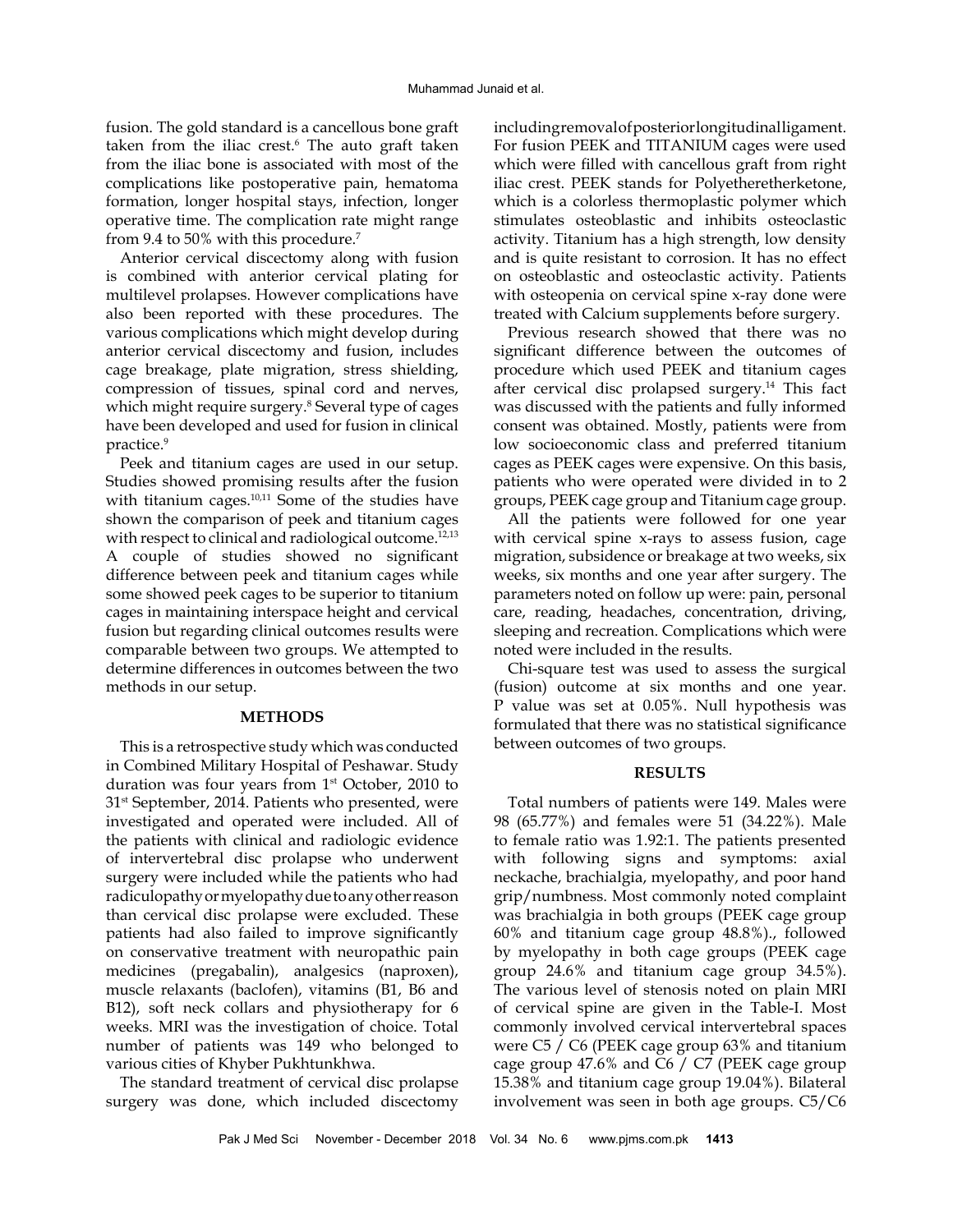| Parameters             | PEEK cage         | Titanium cage      |
|------------------------|-------------------|--------------------|
|                        | group             | group              |
| Mean age               | 36 years (26-65). | 45.9 years (20-70) |
| Male/Female            | 44 / 21           | 54 / 30            |
| Total                  | 65                | 84                 |
| Unilateral brachialgia | 39                | 41                 |
| Bilateral brachialgia  | 4                 | 6                  |
| Myelopathy             | 16                | 29                 |
| Axial neck pain        | 3                 | 6                  |
| Numbness/Poor grip     | 3                 | $\overline{2}$     |
| Single/Double level    | 59/6              | 68/16              |
| C3/C4                  | 1                 | 2                  |
| C4/C5                  | 7                 | 8                  |
| C5/C6                  | 41                | 40                 |
| C6/C7                  | 10                | 16                 |
| C7 / T1                | 0                 | 2                  |
| $C3/C4$ , $C4/C5$      | 1                 | 4                  |
| C4/C5, C5/C6           | 1                 | 4                  |
| C5/C6, C6/C7           | 4                 | 8                  |

Table-I: Patient characteristics in both groups.

and C6/C7 were commonly involved bi-levels in both age groups. 79 (53.02%) patients had moderate disability, 42 (28.18%) had severe disability and 28 (18.79%) had mild disability according to neck disability index (NDI). The details are given in the Table-I.

*Titanium cage group:* Mean age of the patients in Titanium cage group was 45.9 years ranging from 20 – 70 years. To assess the fusion and to note the complications patients were regularly followed and cervical x-rays were carried at four intervals. 1st x-ray was done at the operation time, 2nd at six weeks interval, 3rd at six months and 4th at one year interval from operation day. Patients were



Fig.1: Fusion with titanium cage on cervical X-ray at C6/C7 spinal level at 1 year of follow up.

regularly followed to assess fusion, cage breakage, plate migration, stress shielding, compression of tissues, spinal cord or nerves.

Fusion rate at six months was 55% and at one year was 100%. Both clinical and radiological improvement was seen in the patients. In patients with brachialgia, total improvement was seen but in the patients who were complaining of axial neck pain, 3(2.01%)of the them continued to complain of pain. Pain at the donor site was reported by two (1.3%) patients who responded to neuropathic pain medicine (pregabalin). All the patients with radiculopathy were advised rest for six weeks and then to return to normal daily activities.

*PEEK cage group:* Mean age of the patients in PEEK cage group was 36 years ranging from 26 – 65 years For follow up, X rays were done at intervals similar to the titanium cage group i.e 1st x ray was done at the operation time, 2nd at 6 weeks interval, 3rd at 6 months and last one at 1 year interval from operation day. Patients were regularly followed to assess fusion cage breakage, plate migration, subsidence, compression of tissues, spinal cord or nerves.

Fusion rate at 6 months was 60% and at 1 year was 100%. Both clinical and radiological improvement was seen in the patients. In patients symptoms of



Fig.2: Shows tri level ACDF and plating with titanium cages.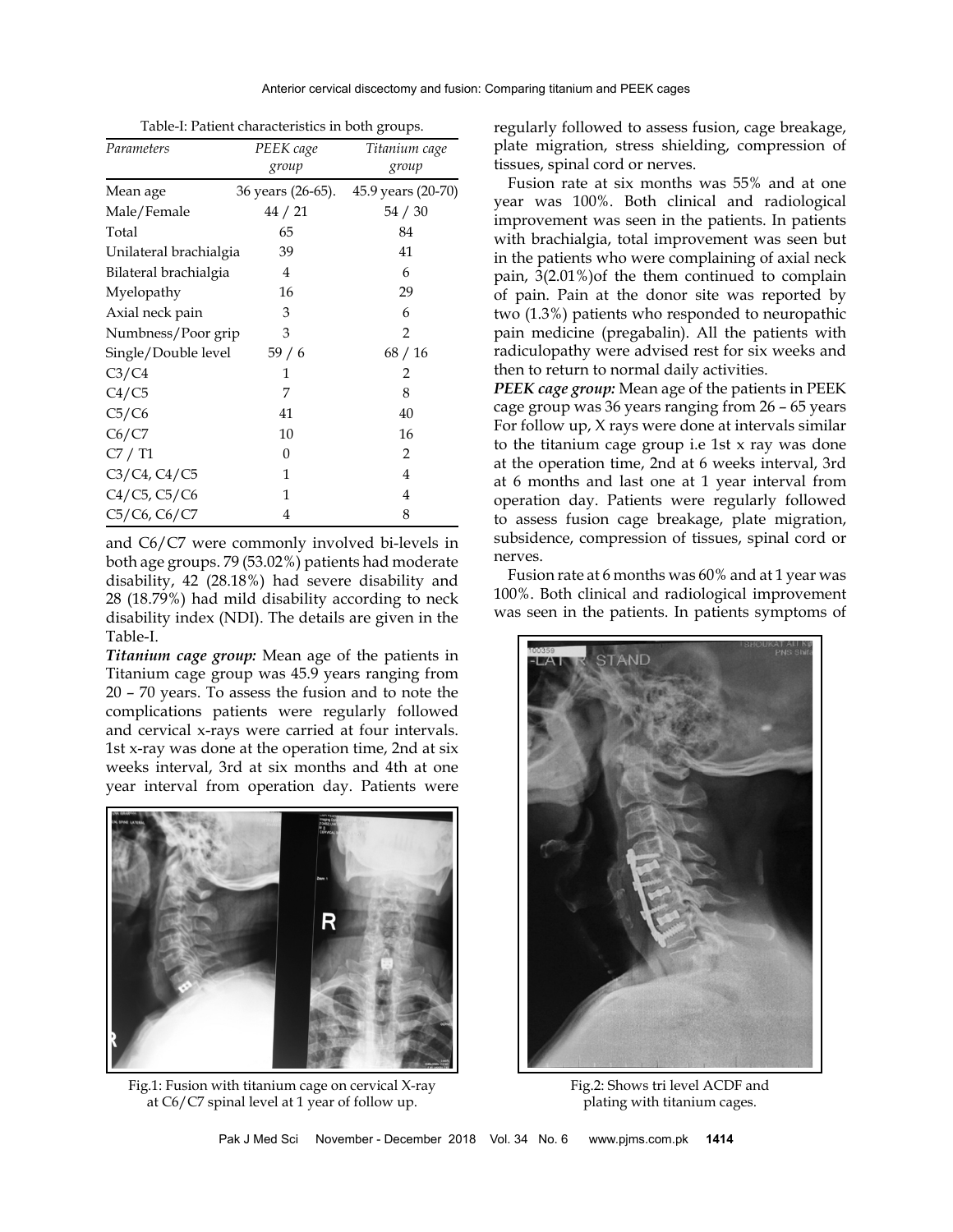brachialgia and axial neck pain completely resolved. 4 (2.6%) patients complained of pain at donor site which was treated with pregabalin and response was good. All the patients with radiculopathy were advised rest for six weeks and then to return to normal daily activities.

|            | Fusion at 6<br>months | Non fusion<br>at 6 months |
|------------|-----------------------|---------------------------|
| PEEK cage  | 60% of pa-            | $40\%$ of pa-             |
| group      | tients                | tients                    |
| Titanium   | 55% of pa-            | 45% of pa-                |
| cage group | tients                | tients                    |

Calculated value by Chi-square test at 6 months was 0.52. It was less than 3.84 with 95% confidence interval and 1 degree of freedom.

|            | Fusion at | Non fusion   |
|------------|-----------|--------------|
|            | 1 year    | at 1 year    |
| PEEK cage  | 100 % of  | $0\%$ of pa- |
| group      | patients  | tients       |
| Titanium   | 100 % of  | $0\%$ of pa- |
| cage group | patients  | tients       |

Since fusion rate was 100% at the end of one year. Calculated value by Chi-square test at one year was 0. It was less than 3.84 with 95% confidence interval and 1 degree of freedom. Null hypothesis could not be rejected. There was no statistical significance between the outcomes of two groups.



Fig.3: Cage intact in multilevel discectomy. Bi level PEEK cages visible on lateral x rays in this two level fixation with anterior plating (Left). Single level PEEK ACDF at C5,6 (Right).

#### **DISCUSSION**

Anterior cervical discectomy is a common procedure performed for degenerative spinal diseases. After this procedure for stabilization of cervical vertebrae bone autografts and bioresorbable cages are used. One of the study by Xie JC and Hurlbert  $R^{15}$  tried to compare the fusion rate after anterior cervical discectomy with and without bone grafts and bioresorbable cages. The following results were obtained.

- Fusion rate without bone graft and cages was 67%.
- Fusion rate with bone graft was 93%.
- Fusion rate with cages was 100%.
- Another study by Mobbs RJ, Rao P, & Chandra NK<sup>16</sup>, showed following results
- 98% fusion was noted in the plating group.
- 93.5% fusion was noted in the non-plating group.

Similarly some of the studies performed alone with titanium cages $17$  and peek cages $18$  showed good results. Study by Hwang et al<sup>17</sup> showed fusion rate of 96.3% with titanium cages and 91.4% with bone grafts. A recently published study showed the fusion rate with a porous PEEK interbody fusion device to be 100% at 12 months.<sup>19</sup>

Some of the studies tried to compare the results of titanium and PEEK cages used in anterior cervical discectomy.<sup>20</sup> Study by Cabraja et al<sup>21</sup> showed no significant difference between peek and titanium cages but study by Niu et al<sup>22</sup> showed peek cages to be superior to titanium cages. Study by Cabraja et al<sup>21</sup> showed that solid arthrodesis was found in 93.2% of the titanium group and 88.1% of the PEEK group. Niu et al<sup>22</sup> reported that the fusion rate was



Fig.4: Preop MRI showing c7/T1 prolapse disc(Right) post op x-ray showing Titanium cage(Left).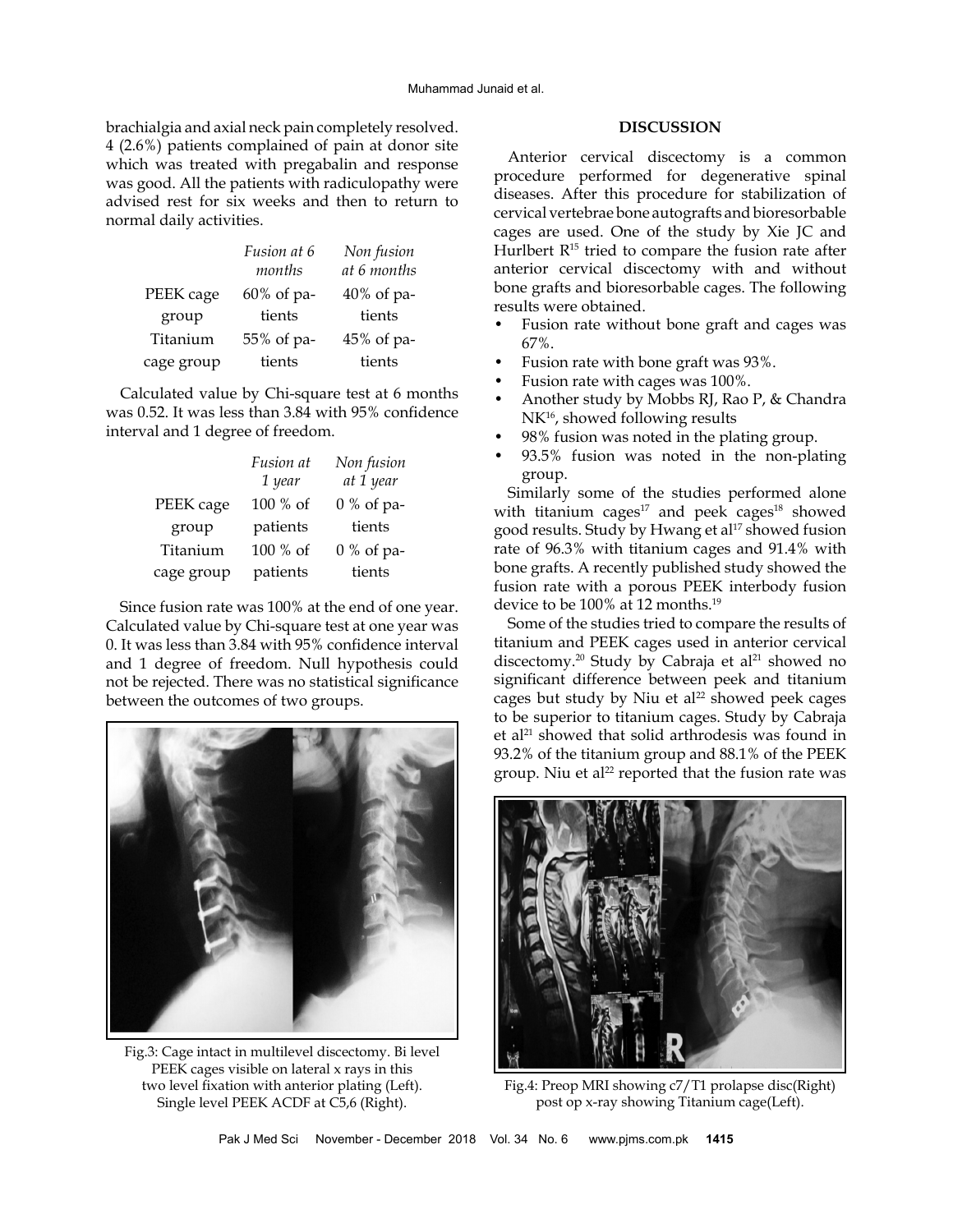higher in the PEEK group and was 100% vs. 86.5% in titanium group. In the surgical treatment of multilevel cervical spondylotic myelopathy, PEEK cages are superior to titanium cages in maintaining cervical lordosis and intervertebral height, resulting in good clinical results.23

In our study we tried to compare the results of ACDF procedure with titanium and PEEK cages. The follow up X-rays showed 100% fusion rate at one year in both cage group. Some of the complications of surgery are complications of anesthesia, hemorrhage, wound hematoma, damage to the carotid or vertebral artery, damage to the recurrent laryngeal nerve, damage to the superior laryngeal nerve, damage to the esophagus or trachea, damage to the dura, wound infection, development of painful pseudoarthrosis, damage to the spinal cord or nerve root. Only one patient in our study developed subcutaneous hematoma in PEEK cage group which was successfully treated.

No complication of breakage, subsidence or cage migration was observed in our patients. Cervical inter-body fusion was uneventful continuing to present. The main goal of cervical spine surgery was to ensure that nerve compression is relieved, fusion has occurred and cervical spine is stable.

The patients presented with axial neckache, brachilagia, quadriparesis, monoparesis and poor hand grip. Most commonly noted complaint was brachialgia in both groups (PEEK cage group 60% and titanium cage group 48.8%)., followed by myelopathy in both cage groups (PEEK cage group 24.6% and titanium cage group 34.5%). Most commonly involved cervical intervertebral spaces were C5 / C6 and C6 / C7 (19%).Most commonly involved cervical intervertebral spaces were C5 / C6 (PEEK cage group 63% and titanium cage group 47.6%) and C6 / C7 (PEEK cage group 15.38% and titanium cage group 19.04%).

Recovery of symptoms was good in titanium cage group but three (2.01%) of the patients continued to have the axial neck pain in spite of cage transplant and no cause was identified 2 (1.3%) of patients from Titanium cage group and 4 (2.6%) patients from Peek cage group were complaining of pain at the donor site. Pain responded to neuropathic pain medicine (pregabalin).

#### **CONCLUSION**

The results of anterior cervical discectomy and fusion with PEEK and titanium cages in our institution are excellent with outcomes similar to internationally reported studies. The fusion rate was 100% at one year with both cages. The improvement of symptoms of brachialgia was 100%, while few of the patients with axial neck pain, continued to have the symptoms.

#### *Source of funding:* Nil.

*Conflict of interest:* No conflict of interest is declared by all authors.

#### **REFERENCES**

- 1. Del Grande F, Maus TP, Carrino JA. Imaging the intervertebral disk: age-related changes, herniations, and radicular pain. Radiol Clin North Am. 2012;50(4):629-649. doi: 10.1016/j.rcl.2012.04.014.
- 2. Rade M, Maatta JH, Freidin MB, Airaksinen O, Karppinen J, Williams FM. Vertebral Endplate Defect as Initiating Factor in Intervertebral Disc Degeneration: Strong Association Between Endplate Defect and Disc Degeneration in the General Population. Spine. 2018;43(6):412-419. doi: 10.1097/ BRS.0000000000002352.
- 3. Sola C, Willhuber GC, Kido G, Duarte MP, Bendersky M, Mereles M, et al. Percutaneous cement discoplasty for the treatment of advanced degenerative disk disease in elderly patients. Eur Spine J. 2018:1-9. doi: 10.1007/s00586-018- 5547-7.
- 4. Truchot J, Laganier J. Management of Back Pain in Older Patients. InGeriatric Emergency Medicine 2018 (pp. 275-288). Springer, Cham. doi: 10.1007/978-3-319- 19318-2\_19.
- 5. Videman T, Battie MC, Gibbons LE, Gill K. A new quantitative measure of disc degeneration. Spine J. 2017;17(5):746-753. doi: [10.1016/j.spinee.2017.02.002](https://doi.org/10.1016/j.spinee.2017.02.002).
- 6. Burkhardt BW, Simgen A, Wagenpfeil G, Reith W, Oertel JM. Adjacent segment degeneration after anterior cervical discectomy and fusion with an autologous iliac crest graft: a Magnetic Resonance Imaging study of 59 patients with a mean follow-up of 27 yr. Neurosurgery. 2017 May 30. doi: 10.1093/neuros/nyx304.
- 7. Burkhardt BW, Brielmaier M, Schwerdtfeger K, Oertel JM. Clinical outcome following anterior cervical discectomy and fusion with and without anterior cervical plating for the treatment of cervical disc herniation—a 25-year followup study. Neurosurgical review. 2018;41(2):473-482. doi: 10.1007/s10143-017-0872-6.
- Gerling MC, Poorman GW, Maloney RR, Horn SR, Diebo BG, Wang C, et al. Anterior Cervical Discectomy and Fusion in Outpatient vs Hospital Settings: Length of Stay, Charge, and Complications in Two National Databases. Spine J. 2017;17(10):S209. doi: 10.1016/j.spinee.2017.07.297.
- 9. Kelly MP, Eliasberg CD, Riley MS, Ajiboye RM, SooHoo NF. Reoperation and complications after anterior cervical discectomy and fusion and cervical disc arthroplasty: a study of 52,395 cases. Eur Spine J. 2018:1-8. doi: 10.1007/ s00586-018-5570-8.
- 10. Kotsias A, Mularski S, Kuhn B, Hanna M, Suess O. Does partial coating with titanium improve the radiographic fusion rate of empty PEEK cages in cervical spine surgery? A comparative analysis of clinical data. Patient safety in surgery. 2017;11(1):13. doi: 10.1186/ s13037-017-0127-z